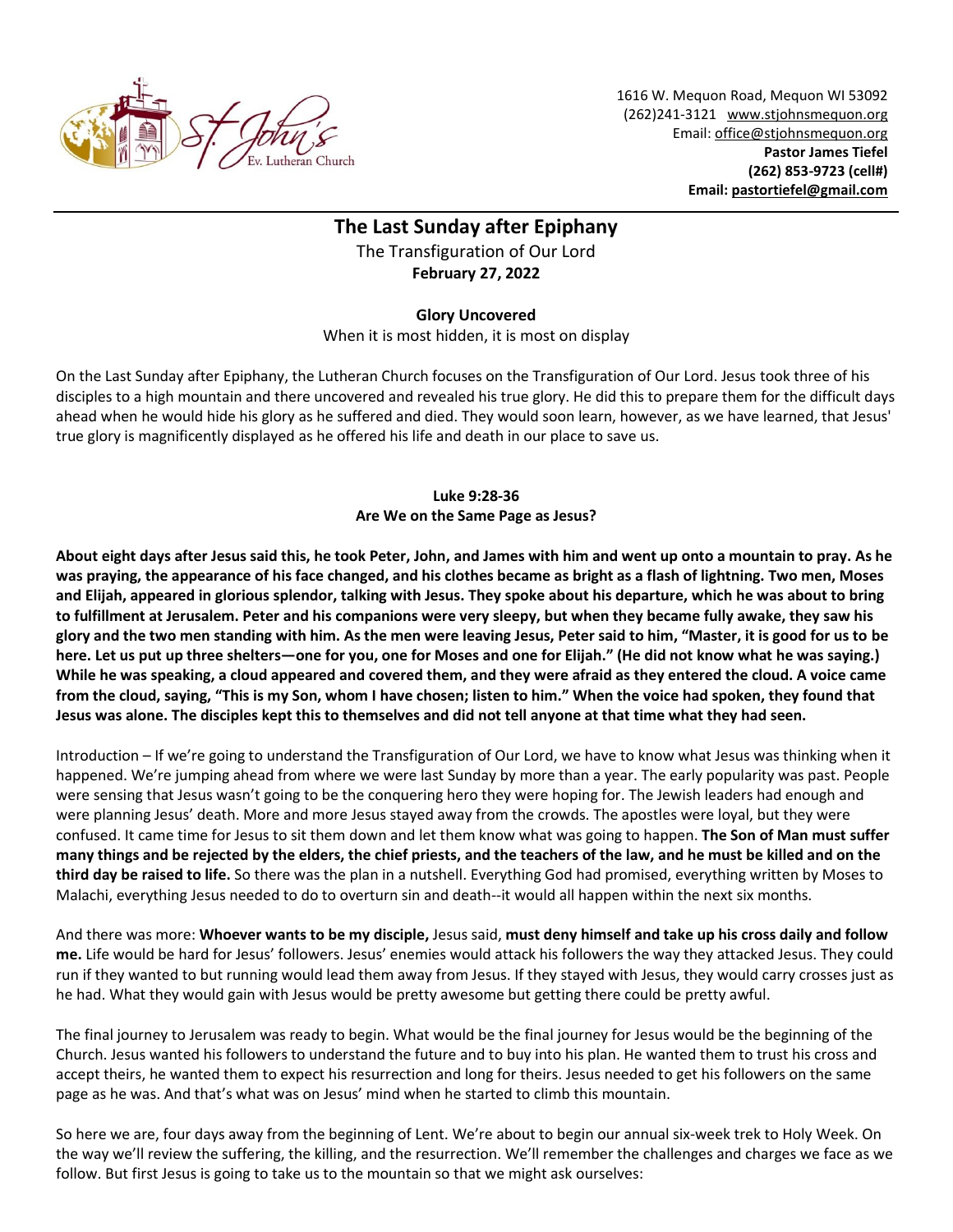## **Are We on the Same Page as Jesus?**

So Jesus told the twelve what they needed to start thinking about—his cross and their crosses. He let about a week pass for it all to sink in. Luke tells us what happened next. **About eight days after Jesus said this, he took Peter, John, and James with him and went up onto a mountain to pray.** Those three apostles had followed Jesus to quiet places before; nothing unusual so far. But then something very unusual: **As he was praying, the appearance of his face changed, and his clothes became as bright as a flash of lightning.** Luke wasn't on the mountain so he relied on the men who were there to describe what they saw. But they struggled to describe this; human language doesn't have words for this. Luke wrote that Jesus' face changed and Matthew wrote that Jesus' face shone like the sun. Luke wrote that his clothes became as bright as a flash of lightening lightening is five times brighter than the sun—and Matthew wrote that Jesus clothes were as white as light. Mark uses the words dazzling white. Different words; same phenomenon. Jesus was giving them a glimpse of the indescribable brilliance of God, light which no human being can see and live. The fully human Jesus, the truly human Jesus, was showing them the divine Jesus: God from God, Light from light, true God from true God. **The supernatural sight of God was there on that mountain.**

And so were Moses and Elijah and this was just as supernatural. This wasn't a vision; the disciples weren't having a bad dream. Moses and Elijah were there, body and soul. I wish I could explain to you how God pulled this off, but I can't. Bible experts have their theories, but they're just theories. It comes down to this: In a way that defies human intelligence and logic, in some supernatural way, God brought these two Old Testament prophets to that mountain.

Jesus is on his way to suffering, death, and resurrection. Jesus is leading his followers to the crosses they will carry. That's what was on his mind. And on that mountain all the divine powers of heaven and earth, all the supernatural forces of God's universe were on the same page as Jesus.

Moses and Elijah didn't just stand there. Moses was the founder of the nation of Israel; Elijah reformed the nation. Luke wrote, **They spoke about his departure, which he was about to bring to fulfillment at Jerusalem.** Of course, the departure was Jesus' departure into death. They both knew about that. Moses saw it in the worship rite God established for the nation of Israel. He saw it in the sacrifices which had set down the principle that **without the shedding of blood there is no forgiveness**. Elijah saw it, too. He saw it in God's determined effort to root out the influences of evil in Israel, he heard it in the words God empowered him to speak and the miracles God empowered him to perform. Moses and Elijah knew about the death God was planning for his Son. They knew about the victory God's Son would win. God sent them to support Jesus and encourage him to finish the job. Moses and Elijah were on the same page as Jesus.

And then God added his own voice. Luke tells us what happened. **A cloud appeared and covered them, and they were afraid as they entered the cloud. A voice came from the cloud, saying, "This is my Son, whom I have chosen; listen to him." "**Everything on my Son's mind," God meant to say, "all that is on my mind, too." His Son entering the world as a human baby—God planned that. The perfect life Jesus lived—God demanded that. The cross Jesus could see in the future—God saw it way back in eternity. The victory Jesus gained on Easter—that's why God sent Jesus. Do I have to say this? It's pretty obvious: God was on the same page as his Son.

So this is what we know as we walk to this mountain today. Jesus laid his plan down clearly for us. He came into our world to suffer, bleed, and die so that we could be released from the vice grip of sin and the horror of hell. He rose from the dead to guarantee that his victory is our victory. He prepared us to carry the crosses we might have to carry because we follow him. That's what was on Jesus' mind then and it's what's on Jesus' mind now. Are we on the same page as Jesus?

Those three disciples weren't on the same page; at least Peter wasn't. Peter saw the glory and he forgot about the cross. **As Moses and Elijah were leaving Jesus, Peter said to him, "Master, it is good for us to be here. Let us put up three shelters one for you, one for Moses and one for Elijah."** How dumb was that? Moses and Elijah had shelters in heaven. Luke tells us that Peter **did not know what he was saying.** But Peter was being more than dumb; he was doubting. He made it clear from the start that he wanted nothing to do with the cross, not Jesus' cross and not his. He wanted to stay where life was good and life was easy. He didn't want to think about sin and death and hell. He wanted no part of personal crosses and hard choices. Peter eventually figured it out, but not on this day. On this day Peter wasn't on the same page as Jesus.

To be on the same page as Jesus means we have to avoid Peter's confusion and doubt. We have to live with the reality of our sins even when it isn't comfortable to do that. I mean, who likes to think about that? Well, we need to think about that. We